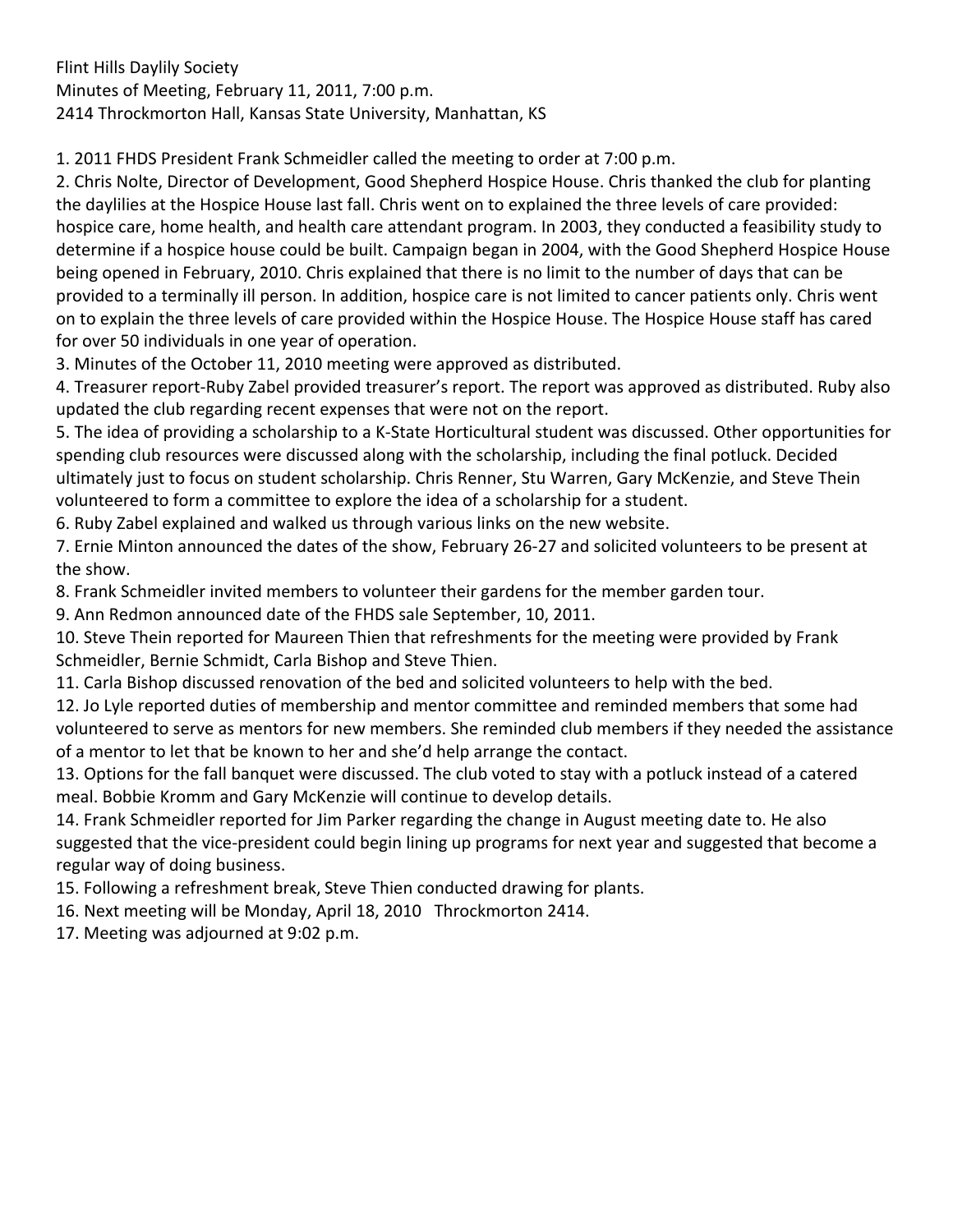Flint Hills Daylily Society Minutes 18 April 2011

1.Vice‐President Jim Parker called the meeting to order and welcomed those in attendance. 2. Jim introduced Andrea Weaver from the Prairie Winds Daylily Club who spoke to the club about photography.

3. Minutes of the previous meeting were approved with a minor edit, noting that the incorrect date of the next meeting was listed in item 16 as April 18, 2010 rather than 2011.

4. Ruby Zabel presented Treasurer's report. The report was approved as distributed.

5. Gary McKenzie reported no new news from scholarship committee.

6. Confirmed on a room at Manhattan Public Library for fall banquet September 26.

7. Various committee reports, including Maureen Thien reporting refreshments provided by

8. Carla reported management of several older daylily clumps from Stoneybrook.

9. Ernie Minton reported Chris Renner submission of article for MoKanOk.

10. Gary McKenzie reported the potential availability of meeting rooms at the Senior Center

11. Following a refreshment break, Steve Thien organized the plant drawing for the evening.

12. Next meeting will be Monday, June 6. 2011, in Throckmorton Hall, room 2002.

13. Regrettably, the secretary failed to note the exact time of adjournment of the meeting. The meeting was, however, in due course, adjourned.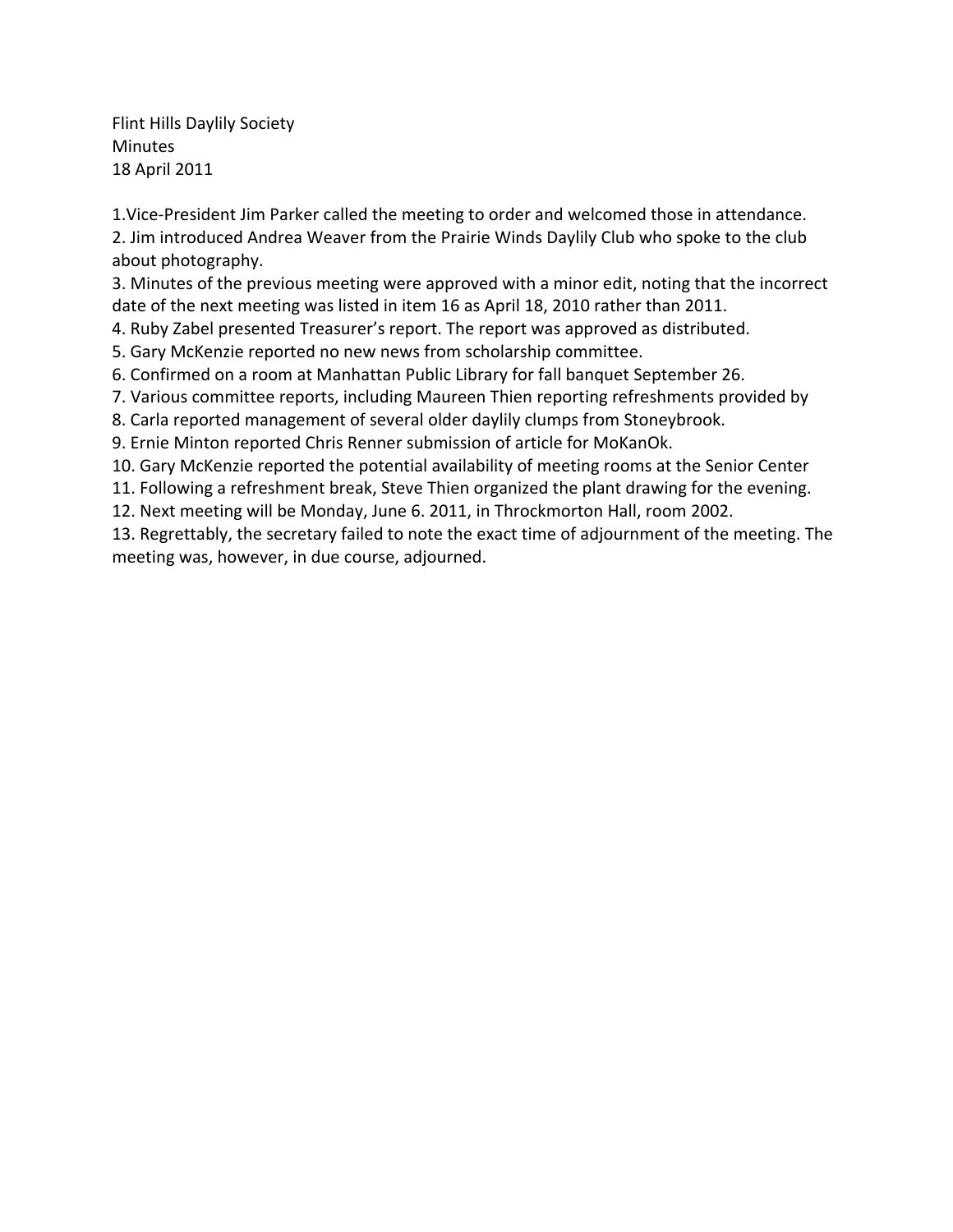Flint Hills Daylily Society Minutes of Meeting, June 6, 2011 – 7:00 pm. Throckmorton Hall, Room 2002, KSU campus, Manhattan, KS

- 1. FHDS President, Frank Schmeidler, called the meeting to order at 7:00 pm.
- 2. Greetings and Announcements ‐ A welcome was extended to guest Randall Barron, AHS Region 11 President.
- 3. Minutes to the April 2011 meeting were reviewed and accepted with a motion from Maureen Thien. Second from Steve Amy.
- 4. Treasurer, Ruby Zabel, reviewed the Treasurer's report and the checkbook balance of \$15,509.09 as of 5/30/2011. The Treasurer's report was accepted with a motion from Ann Redmond. Second by Marion Quinlan.
- 5. Old Business
	- a. Scholarship Gary McKenzie, Steve Thien and Frank Schmeidler will meet with Stu Warren regarding the scholarship process. Frank has additional information from of the daylily clubs that provide a scholarship.
- 6. New Business
	- a. Stan and Bonnie Holley will be paying their own expenses for their visit on August 15, 2011. A discussion was held on what to do for an appreciation gift in the amount of \$150.
- 7. Committee Reports and Updates
	- a. Webmaster Ruby Zabel
		- i. Ruby asked for the membership to review the web site and provide her with any suggestion for content.
	- b. Manhattan Area Garden Show Ernie Minton
		- i. No report Ernie was absent from the meeting.
	- c. Mall Bloom Display Karen Hawes
		- i. Karen was absent from the meeting.
		- ii. Display is scheduled for July 2, 2011.
		- iii. A signup sheet for workers was circulated.
		- iv. Ann Redmond reported that she has the equipment for the show.
	- d. Member's Gardens Tour Jim Parker, Frank Schmeidler
		- i. Scheduled for July 9, 2011
		- ii. Jim Parker reported the proposed tour schedule. A final schedule and tour directions will be emailed closer to the scheduled date.
	- e. FHDS Farmer's Market Sale Ann Redmond, Irene Johnson and Ernie Minton
		- i. Scheduled for September 10, 2011
		- ii. Cleaning at Pat Freeman's.
		- iii. Pot Luck on September  $9^{th}$  at Linda Marston's.
	- f. Refreshments Maureen Thien
		- i. Maureen recognized those who had provided refreshments for the meeting.
		- ii. Maureen will send a reminder prior to the next meeting to those members that had signed up to provide refreshments.
	- g. Stoneybrook Daylily Bed Carla Bishop
		- i. Carla circulated a signup sheet for assistance with maintaining the daylily bed.
	- h. Membership and Mentor Jo Lyle
		- i. Jo requested information from the members of any events where she will need to send a card.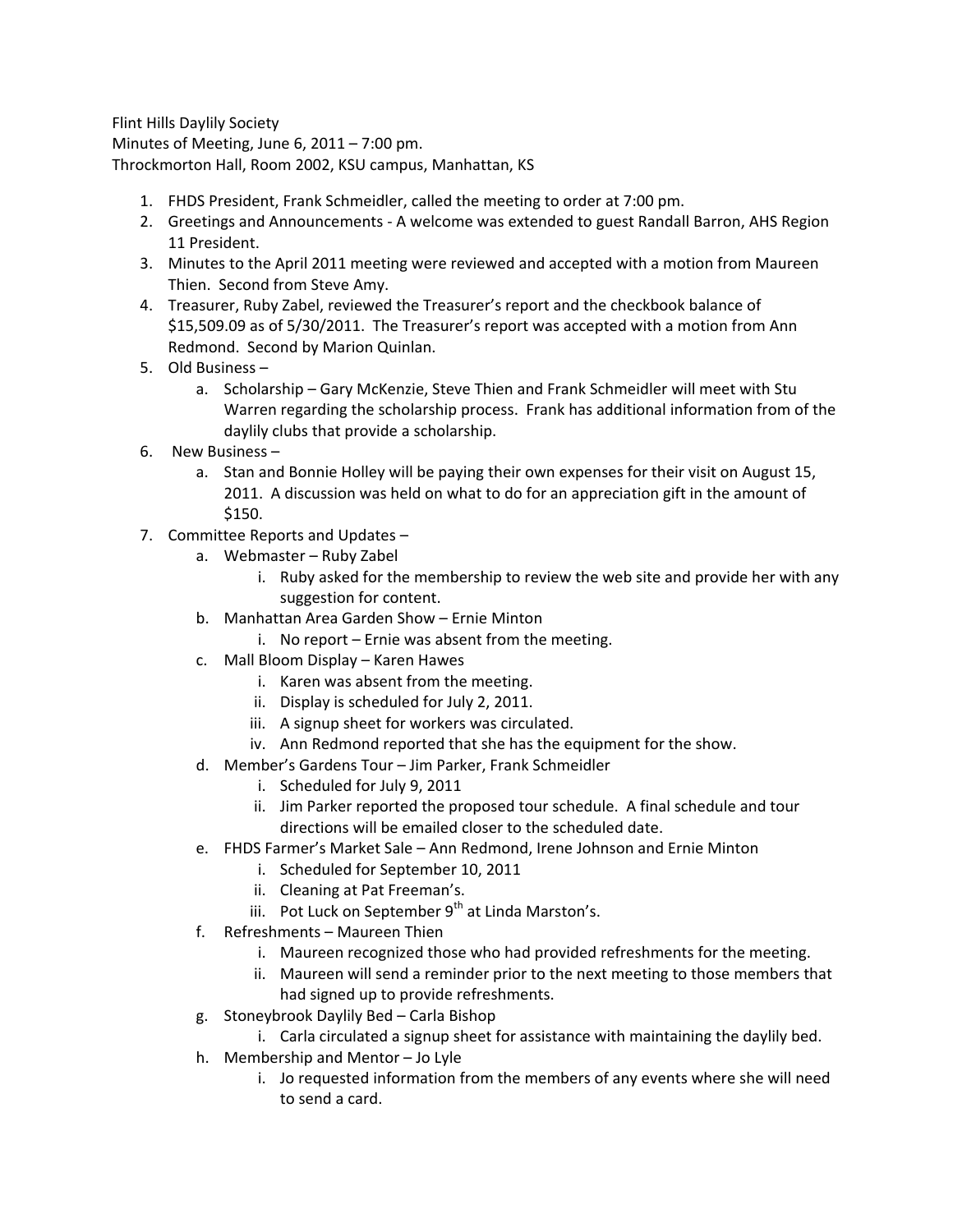- i. Media Specialist Librarian Marian Quinlan
	- i. Marion reported that Ernie has the labeler.
- j. Reporter MoKanOk Ernie Minton
	- i. No report
- k. Annual Banquet Gary McKenzie, Bobbie Kromm
	- i. Meeting room at the Manhattan Library has been scheduled for September 26, 2011 from 5 pm to 9 pm.
	- ii. The committee will provide more details as the date approaches.
- l. Meeting and Programs Jim Parker
	- i. Jim requested suggestions from the members if they had a speaker or program in mind for next year.
- 8. Guest Speaker Randall Barron, President, AHS Region 11
	- a. Randall presented a slide show of his favorite daylilies.
- 9. After a refreshment break, Steve Thien held the drawing for daylilies.
- 10. Next Meeting: August 15, 2011 in Throckmorton Hall.
- 11. Meeting was adjourned at 9:08 pm.

Respectfully submitted,

Jim Parker, Vice President in the absence of Secretary Ernie Minton.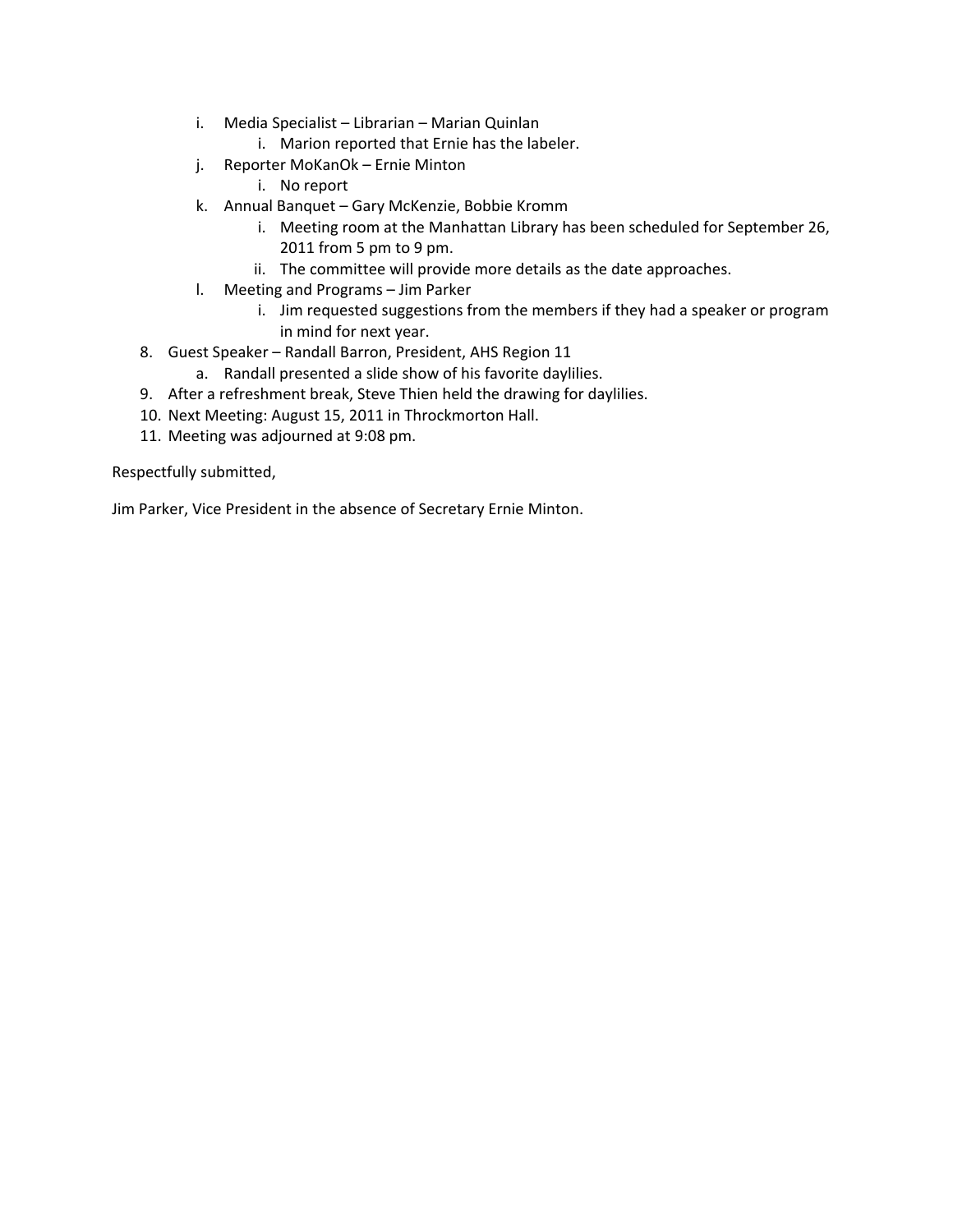Flint Hills Daylily Society Minutes of Meeting, August 15, 2011 – 7:00 pm. Throckmorton Hall, Room 2002, KSU campus, Manhattan, KS

- 1. FHDS President, Frank Schmeidler, called the meeting to order at 7:00 pm.
- 2. Greetings and Announcements ‐ New members Keith and Kathy Foster were introduced. KC club sent Frank Schmeidler a notice that one of the clubs in Kansas City has Melanie Mason as a guest speaker Sunday October 2, 2011. Frank also reported on the continuing discussion of the scholarship. Additional meetings are planned with Cathie Lavis and Stu Warren.
- 3. Minutes to the June 2011 meeting were approved as distributed. Marian Quinlan moved, Steve Amy seconded the motion to approve.
- 4. Treasurer, Ruby Zabel, reviewed the treasurer's report. The report was approved as distributed.
- 5. Old Business
	- a. Scholarship see above; report was given during announcements.
- 6. New Business
	- a. None
- 7. Committee Reports and Updates
	- a. Webmaster Ruby Zabel
		- i. Ruby asked for the membership to review the web site and provide her with any suggestion for content.
		- ii. Tom Hittle will be contacted because the old website comes up
	- b. Manhattan Area Garden Show Ernie Minton
		- i. No report
	- c. Mall Bloom Display Karen Hawes
		- i. Karen was absent from the meeting.
		- ii. A few new members
	- d. Member's Gardens Tour Jim Parker, Frank Schmeidler
		- i. Garden hosts were thanked for participating.
	- e. FHDS Farmer's Market Sale Ann Redmon, Irene Johnson and Ernie Minton
		- i. Scheduled for September 10, 2011
		- ii. Washing and cleaning at Pat Freeman's.
		- iii. Pot Luck on September  $9<sup>th</sup>$  at Linda Marston's.
	- f. Refreshments Maureen Thien
		- i. Maureen was absent so Steve recognized those who had provided refreshments for the meeting.
	- g. Stoneybrook Daylily Bed Carla Bishop
		- i. Bobbie and Dave Kromm cleaned out bed.
		- ii. Some of the older plants at Stoneybrook will be dug and divided for the sale.
	- h. Membership and Mentor Jo Lyle
		- i. Jo was absent. Frank reminded
	- i. Media Specialist Librarian Marian Quinlan
		- i. Marion reported that Ernie Minton has the labeler.
	- j. Reporter MoKanOk Ernie Minton
		- i. Report was submitted and the subject of the report was bloom display
	- k. Annual Banquet Gary McKenzie, Bobbie Kromm
		- i. Meeting room at the Manhattan Library has been scheduled for September 26, 2011 from 5 pm to 8:45 pm.
		- ii. Plan to eat at 6:00 p.m.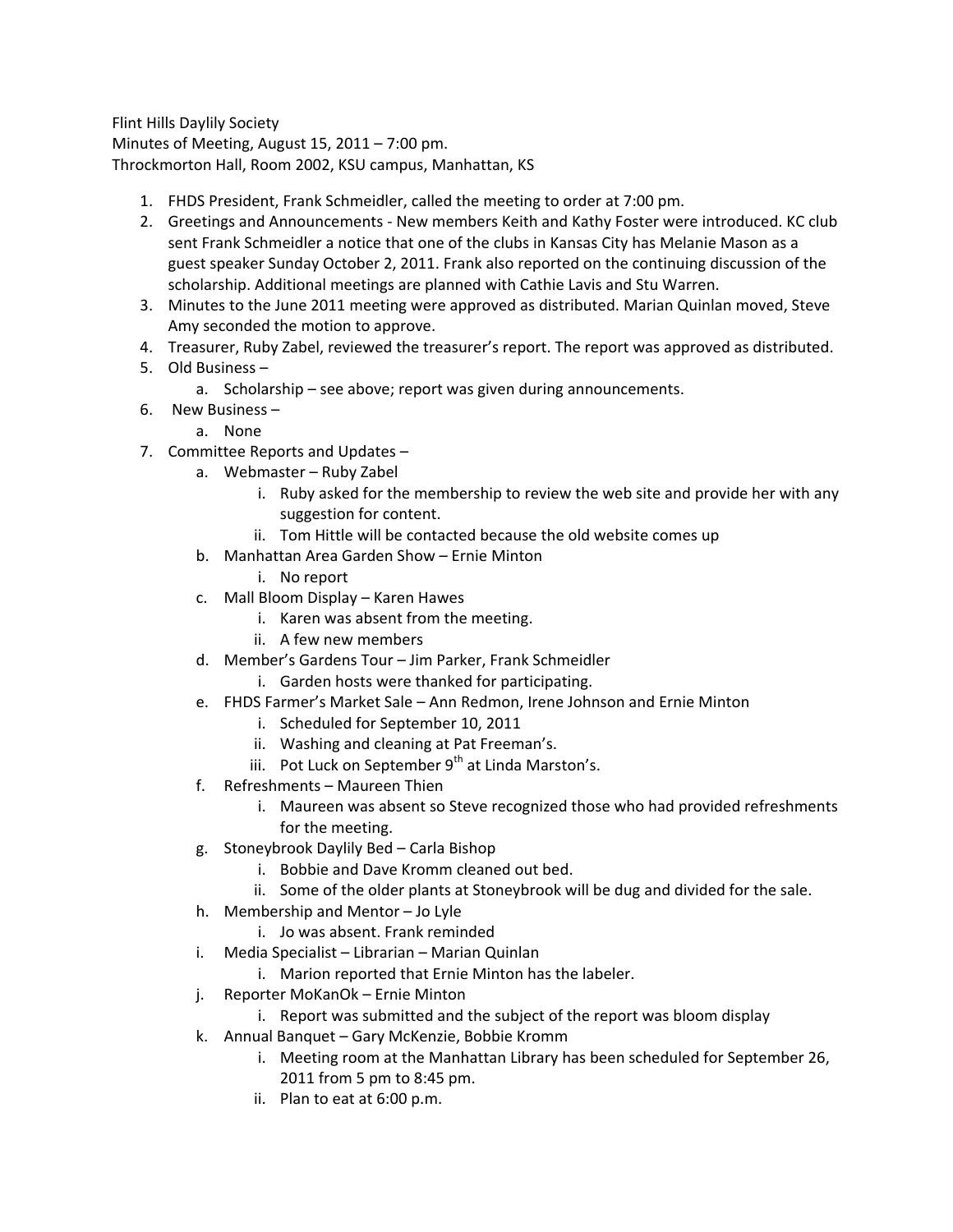- l. Meeting and Programs Jim Parker
	- i. Jim reported some programs for 2012 are already scheduled
	- ii. Frank introduced the Holleys for the evenings program
- 8. Guest Speakers Stan and Bonnie Holley
	- a. Stan and Bonnie presented a slide show of his favorite daylilies.
- 9. After a refreshment break, Steve Thien held the drawing for daylilies.
- 10. Final event will be the annual banquet.
- 11. Meeting was adjourned at 9:00 pm.

Respectfully submitted,

Ernie Minton, Secretary